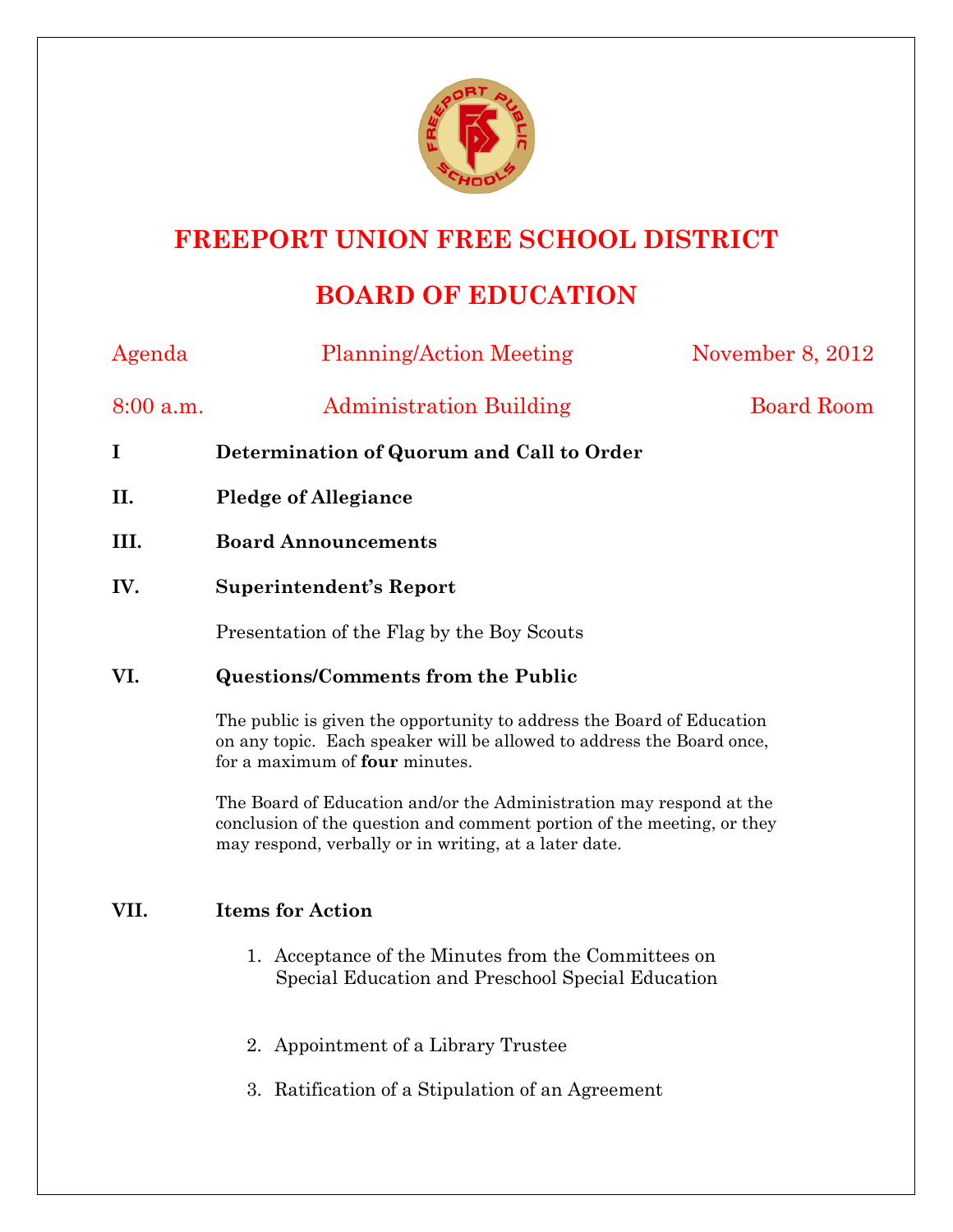- **VIII. Review of the tentative Agenda for the November 14, 2012, Board of Education Action Meeting.**
- **IX. Board Comments**
- **X. Superintendent's Comments**
- **XI. Adjournment**
- **XII. Next Meeting**

The next meeting of the Board of Education will be held on November 14, 2012, at John W. Dodd Middle School.

All meetings begin at 7:30 p.m. unless otherwise noted.

Register to vote: Monday through Friday between 8:30 a.m. and 3:30 p.m. at the Administration Building, 235 N. Ocean Avenue.

**Visit our website at www.freeportschools.org**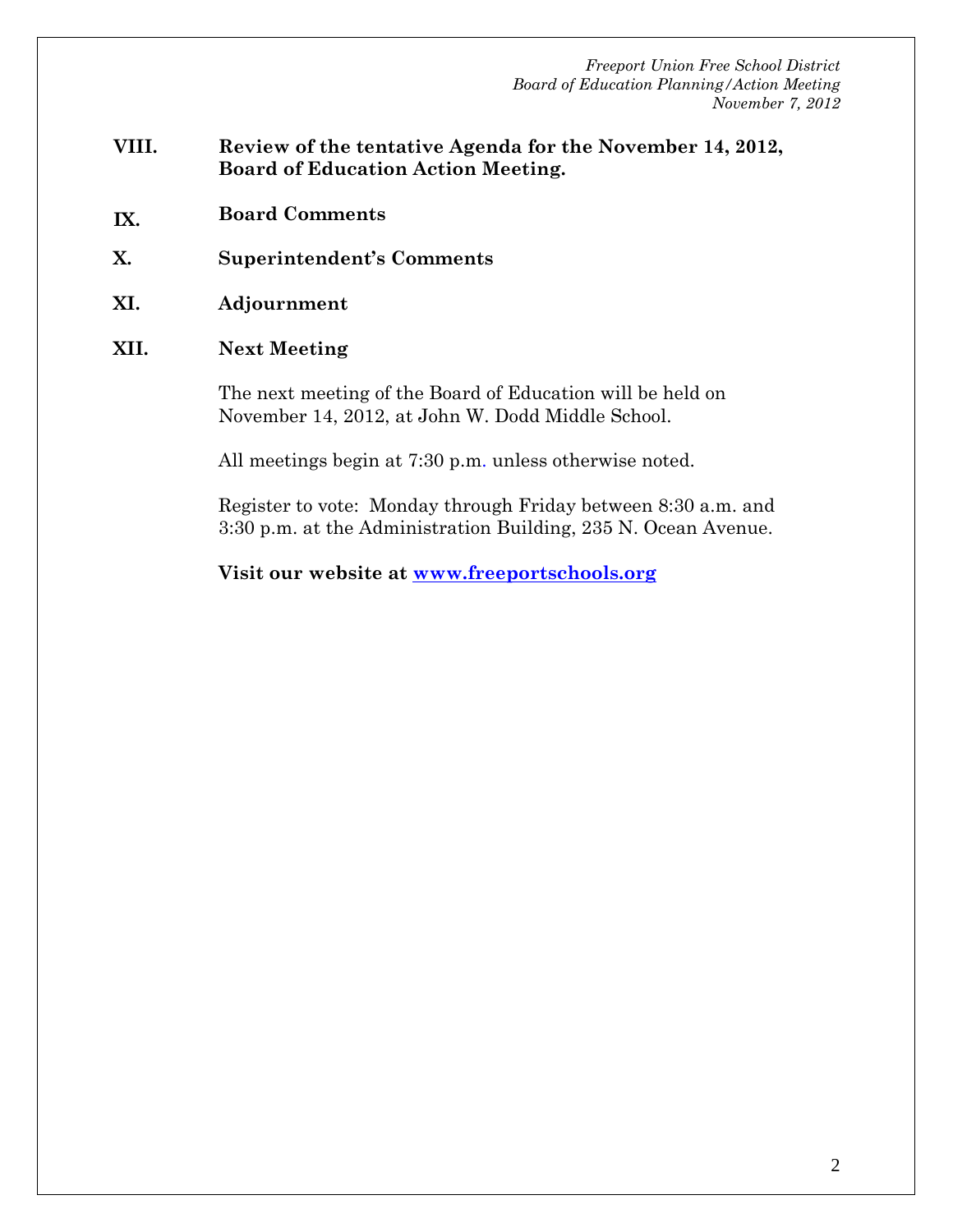### **CSE/CPSE Minutes**

**BE IT RESOLVED,** that the Board of Education of the Freeport Union Free School District hereby accepts the minutes of the meetings of the Committees on Special Education and Preschool Special Education for the following dates: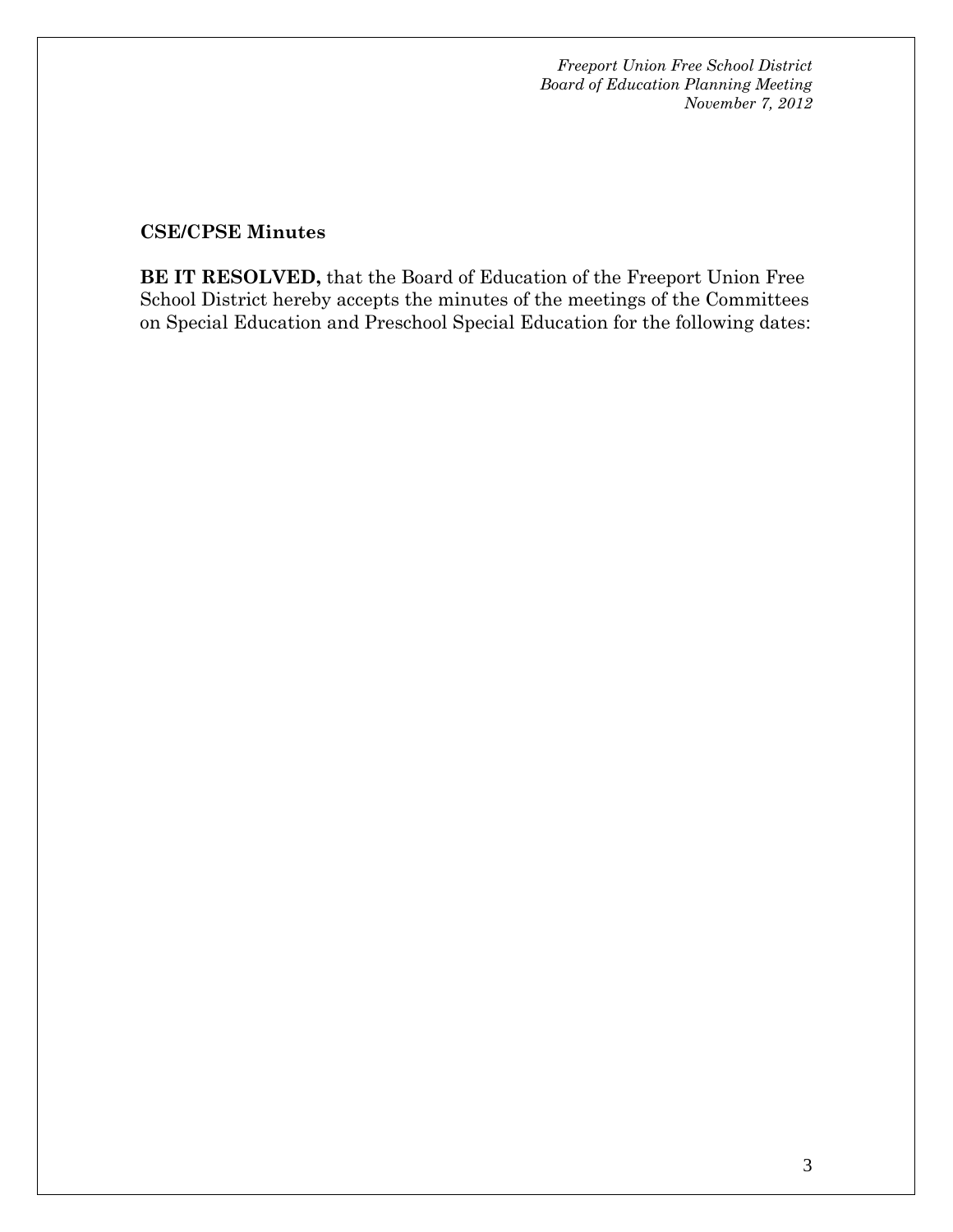EDUCATION

**Appointment of a Library Trustee** 

**BE IT RESOLVED,** that the Board of Education of the Freeport Union Free School District, upon the recommendation of the Board of Trustees of the Freeport Memorial Library, and Mr. Kenneth Bellafiore, Library Director, hereby reappoints:

> George Boulukos to the Library Board for a five year term to begin November 25, 2012 through November 24, 2017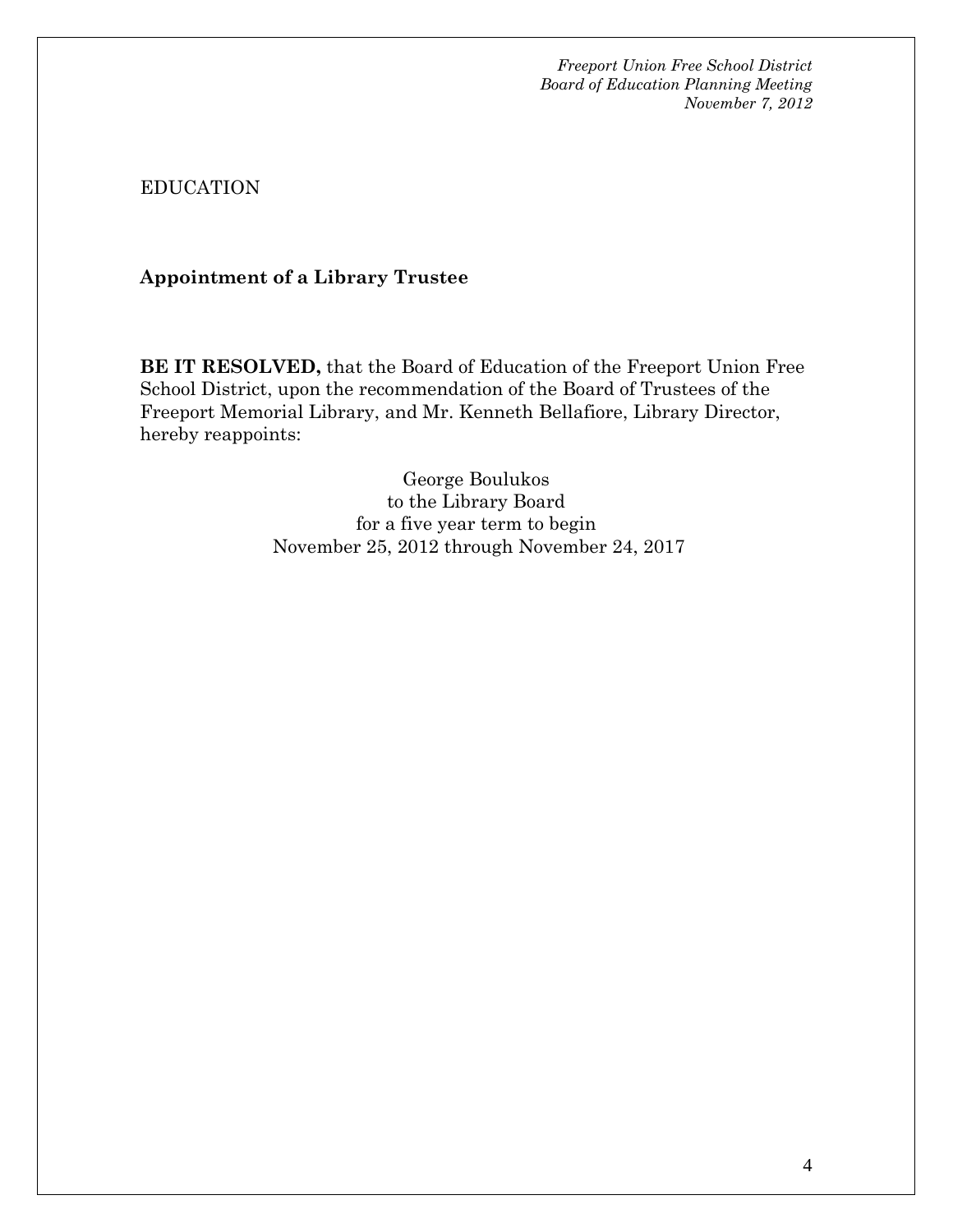## **EDUCATION**

## **Ratification of a Stipulation of an Agreement**

**BE IT RESOLVED,** that the Board of Education of the Freeport Union Free School District, hereby ratifies the Stipulation of an agreement between the District and a certain Employee.